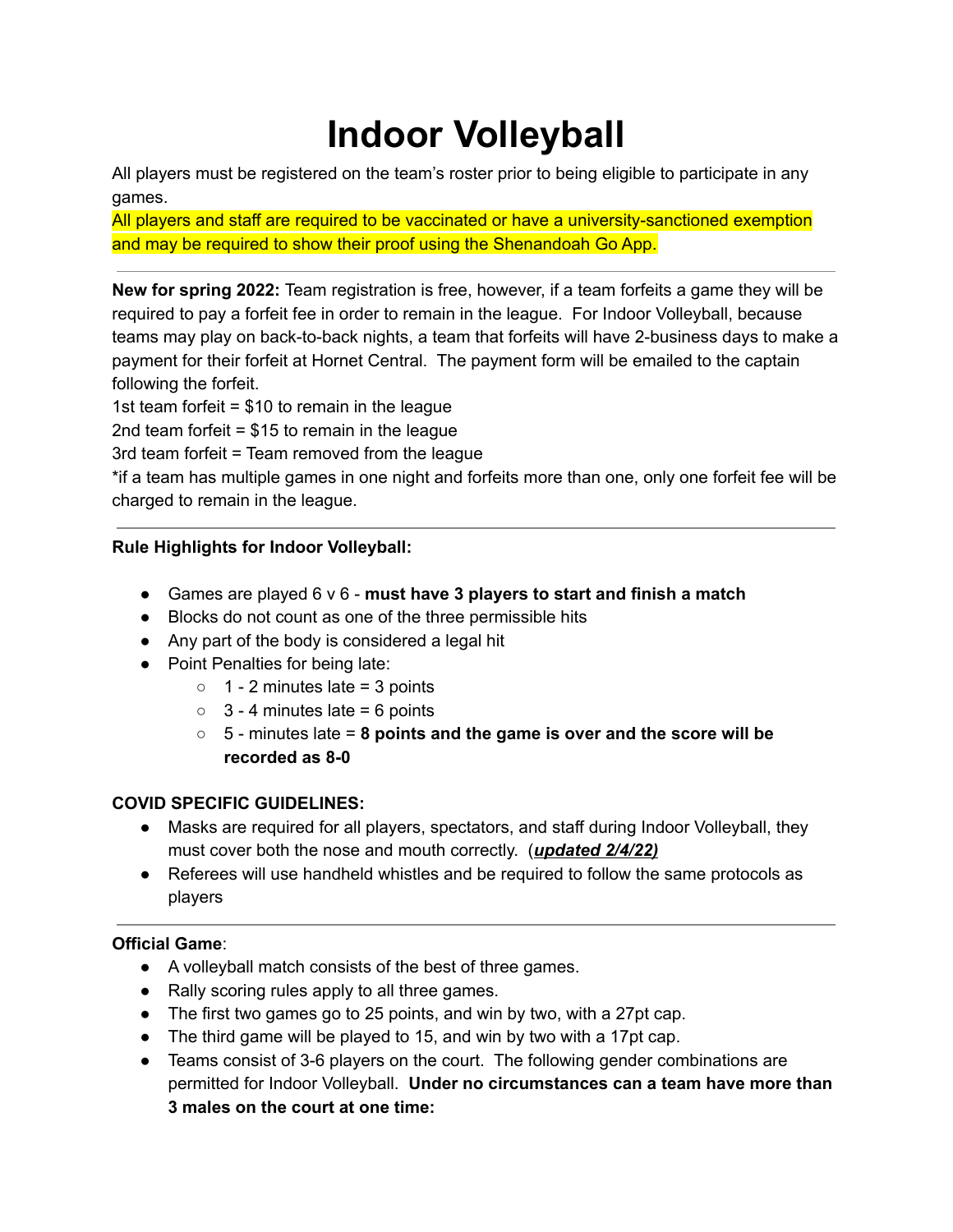- 3-players:
	- Any combination of genders
- 4-players:
	- 4-non-males, 0-male
	- 3-non-males, 1-male
	- 2-non-males, 2-males
	- 1-non-male, 3-males
- 5-players:
	- 5-non-males, 0-male
	- 4-non-males, 1-male
	- 3-non-males, 2-males
	- 2-non-male, 3-males
- 6-players:
	- 6-non-males, 0-male
	- 5-non-males, 1-male
	- 4-non-males, 2-males
	- 3-non-male, 3-males

## **Boundary Lines/Attack Lines:**

- Boundary lines are considered in play.
- If the ball hits the ceiling or basketball hoop on your side and then goes over the net, the ball is dead and will result in a side out or point
- If a ball hits the ceiling or basketball hoop on your side and returns down on your side, you may play the ball
- All back row players may only attack from behind the attack line

#### **Net:**

- A side-out or point will be ruled against any player who touches the net with any part of their body
	- $\circ$  The only exception is if the ball is driven into the net hard enough to make the net touch a player
	- If you go under the net, a point or side-out will be ruled
	- A player may not reach over the net except for a follow-through swing and blocking a ball as long as the opposing player touches it first
	- A player may not reach over the setter.

## **Hits:**

- Each team gets three hits
- The ball must go over on the third hit
- Blocks do not count as a hit
- Any part of the body is considered a legal hit
	- If playing the ball with your foot, your foot must remain in contact with the ground

#### **Serves:**